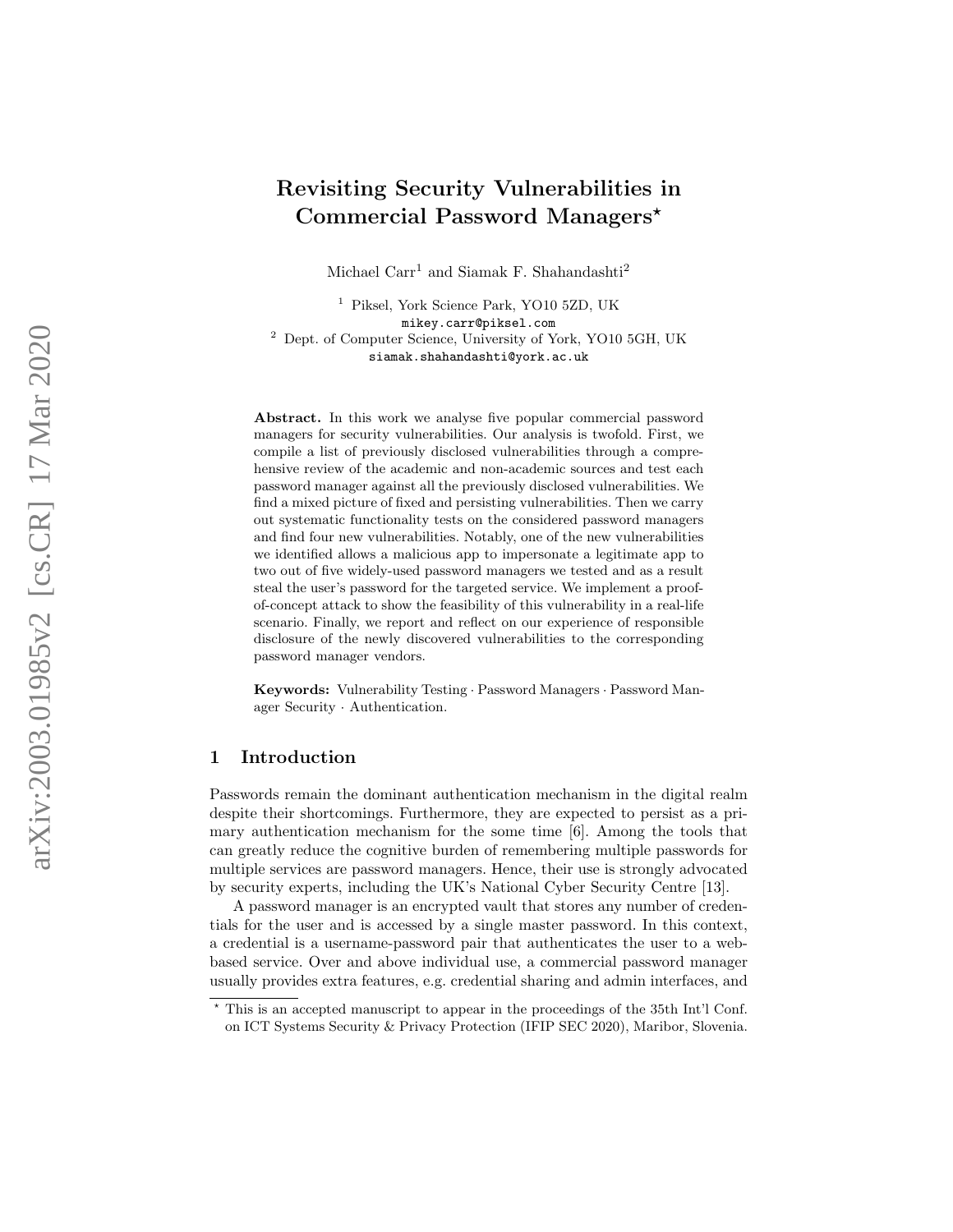aims to increase enterprise security. Obviously, vulnerabilities in such an application provide opportunities for malicious actors to extract credentials, compromise commercial information, or violate employee privacy. Therefore, rigorous security analysis of password managers is crucial.

Analyses focusing specifically on the security of password managers appear within academic literature and other less formal publications such as blogs as early as 2003. Each work usually reports one or more discovered vulnerabilities and how they could be exploited in an attack against certain password managers in the hope that password manager vendors eventually rectify these issues. However, it is not clear to what extent reported issues apply to other password managers and to what extent they are mitigated by corresponding vendors. In fact, there does not seem to be any reference that aggregates the major security vulnerabilities reported in the literature, and existing reports remain fragmented in multiple sources. In this work we attempt to address this gap as well as reporting new vulnerabilities we discovered in our analyses.

We report the results of our work on analysing the security of the enterprise editions of five major password managers: LastPass, Dashlane, Keeper, 1Password, and RoboForm. These password managers were chosen after a rigorous selection process which considered popularity and features of the individual and commercial offerings of 19 password managers. Our contributions are threefold:

1) We carried out a survey of both formally and informally published vulnerabilities of password managers, identified six main vulnerabilities, tested current versions of the five considered password managers against each vulnerability, and report our results whether each password manager is susceptible to each previously disclosed vulnerability.

2) Through comprehensive systematic testing of mobile, desktop, and web applications (including browser extensions) of the considered password managers, we discovered four new issues that can lead to exploitable vulnerabilities, developed a proof-of-concept Android application to demonstrate how the most serious issue might be used in a real-world phishing attack, and report on whether each password manager is susceptible to each discovered vulnerability.

3) Following the principle of responsible disclosure, we informed the corresponding password manager vendors of the newly discovered vulnerabilities. We report and reflect on our experience of interacting with these vendors.

Many modern browsers provide password management services on the side. However, we focus on stand-alone password managers that provide a commercial offering for organisations and do not consider browser password managers.

The rest of this paper is organised as follows: in Section [2](#page-2-0) we review the literature on password manager security; Section [3](#page-3-0) specifies our method for selecting and analysing the password managers considered; Section [4](#page-5-0) reports on our results on both previously disclosed and newly discovered vulnerabilities and discusses their feasibility and impact; Section [5](#page-11-0) reports on our responsible disclosure to the corresponding vendors; and concluding remarks come in Section [6.](#page-12-0)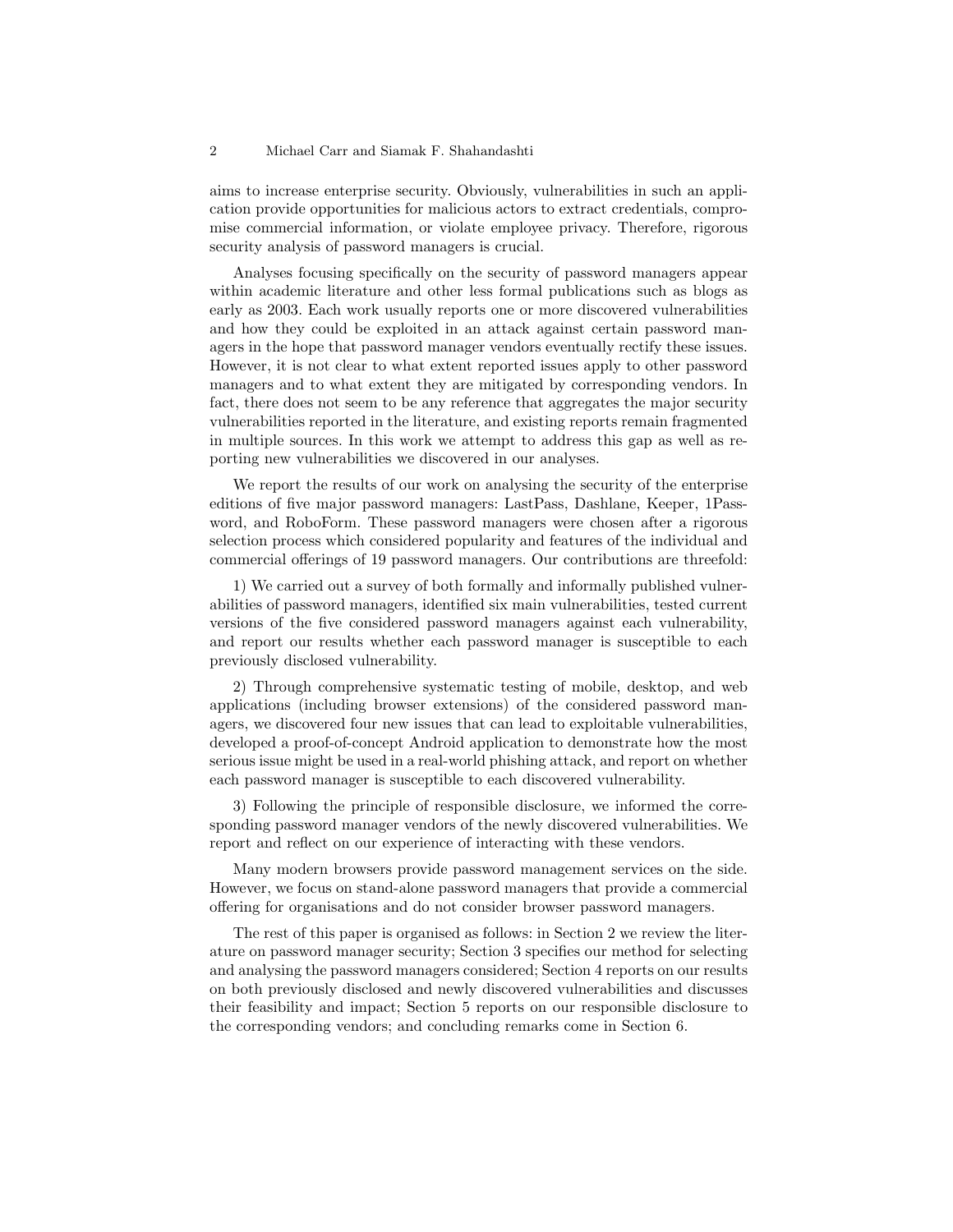## <span id="page-2-0"></span>2 Related Work

In recent years password managers have been analysed a multitude of times, both within and outside academia. Here we review the major reported vulnerabilities.

### 2.1 Autofill Vulnerabilities

An area that has been of substantial interest to researchers is the autofill feature that password managers implement to increase their usability. A number of works have exploited poor implementation of autofill to extract user's credentials, in some cases automatically  $[1, 5, 11]$  $[1, 5, 11]$  $[1, 5, 11]$ . In  $[11]$ , a minimal survey implemented as an HTML form was sent to users of multiple webmail services. The form contained a visible question along with invisible email and password input boxes. The idea was that the password managers would see the email as a login form with the webmail domain as origin and autofill the credentials for the webmail service. With auto-login enabled, merely opening the email would automatically fill in the credentials and submit the form in some webmail services, and in others the user was warned that a form is about to be submitted but would still be vulnerable if they clicked through the warning.

### 2.2 Web-Based Vulnerabilities

A rigorous analysis of the security of five web-based password managers (including two we consider here, LastPass and RoboForm) was performed by Li et al. [\[8\]](#page-13-5). The authors found a diverse range of vulnerabilities ranging from classic web vulnerabilities such as cross-site scripting (XSS) and request forgery (CSRF) to more specific authorisation and user interface vulnerabilities. Notably the authors found that in some cases only authentication was carried out and not authorisation. This allowed an attacker registered with the password manager to successfully request a victim's password to be shared with another party.

Bookmarklets were extensively used by password managers to provide browser integration when extensions (a.k.a. add-ons) were not available, e.g. in many mobile browsers. With the extended functionality of native APIs, and in view of the inherent vulnerability of bookmarklet code execution, password managers have moved on to providing separate applications on multiple operating systems, and either have already discontinued bookmarklet support or discourage its use.

The vault encryption methods used in the enterprise versions of RoboForm and LastPass have been analysed in [\[14\]](#page-13-6) where the authors define a threat model that takes into account two forms of attackers with different capabilities: outsider attackers and insider attackers. The authors focus specifically on three forms of attack: brute force attacks, local decryption attacks, and request monitoring attacks. In LastPass, local decryption by outsider, brute force by outsider, and brute force by insider attacks were all capable of retrieving a user's master password. In RoboForm, vulnerabilities were found in local decoding by outsider, brute force by outsider, and server-side request monitoring by insider attacks.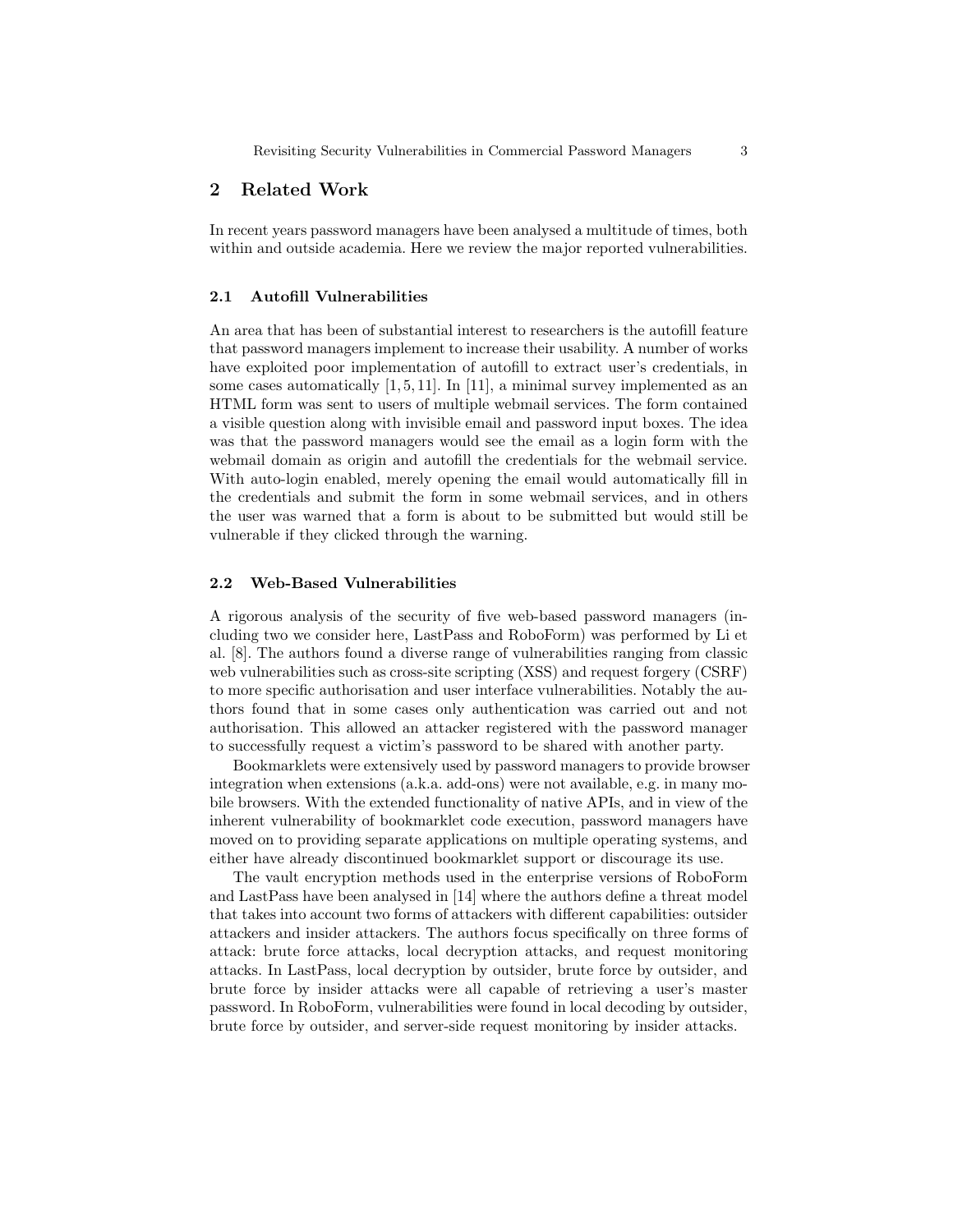Dashlane was the subject of a security analysis in 2016 [\[4\]](#page-13-7). When attempting to log on, if an invalid username is entered, a message stating 'Incorrect login' is shown, whereas if an incorrect password is entered, a message stating 'Incorrect password' is shown. This indicates that a username is registered with Dashlane and would aid an attacker when attempting a brute force attack on usernames and passwords. Although an attacker would need access to the victim's devices as Dashlane uses two-factor authentication (2FA) for any new devices, a device authentication vulnerability meant that 2FA could be bypassed. This allows an unauthorised device to access passwords.

### 2.3 Non-Academic Sources

In 2017, a vulnerability in the implementation of 2FA (via a QR code) in Last-Pass [\[12\]](#page-13-8) was found. The issue was that the URL where the QR code was stored was a predictable hash of the user's master password. An attacker that is hoping to bypass 2FA will already know the victim's password and, therefore, is capable of accessing the QR code, which is needed to generate the valid temporary codes. The vulnerability was likened to a safe within a building that can be opened with the same key as that of the building door [\[12\]](#page-13-8). However, for the request to access the QR code to be valid, a user has to be authenticated, but it was shown that this could be defeated using a cross site request forgery vulnerability. LastPass have since patched this vulnerability.

In 2016 a vulnerability was discovered in the LastPass extension URL parsing code used to decide on whether to autofill a website [\[7\]](#page-13-9). In short, it meant that a specially crafted URL was able to extract the credentials for arbitrary websites. Browsers treat a URL like example.com/@twitter.com/@xyz.php as from example.com while the extension treated it as from twitter.com since only the last occurrence of the @ was considered. Hence, it was possible to confuse the extension and allow an attacker to identify the credentials for a targeted website. LastPass have since patched this vulnerability.

There does not seem to be a survey of password manager security analyses bringing together an aggregated list of reported vulnerabilities. In this work, we address this issue. Note that there is a related line of research on the security of encrypted database formats used in password managers (see e.g. [\[3\]](#page-13-10)) which considers the threat model in which an adversary gets direct access to the password manager vault. We do not consider this threat model here.

### <span id="page-3-0"></span>3 Method

We specify the methods we used in each step of this work in the following.

### 3.1 Identification of Password Managers

To ensure a wide range of password managers were considered, a comprehensive survey of individual and commercial password managers was undertaken. This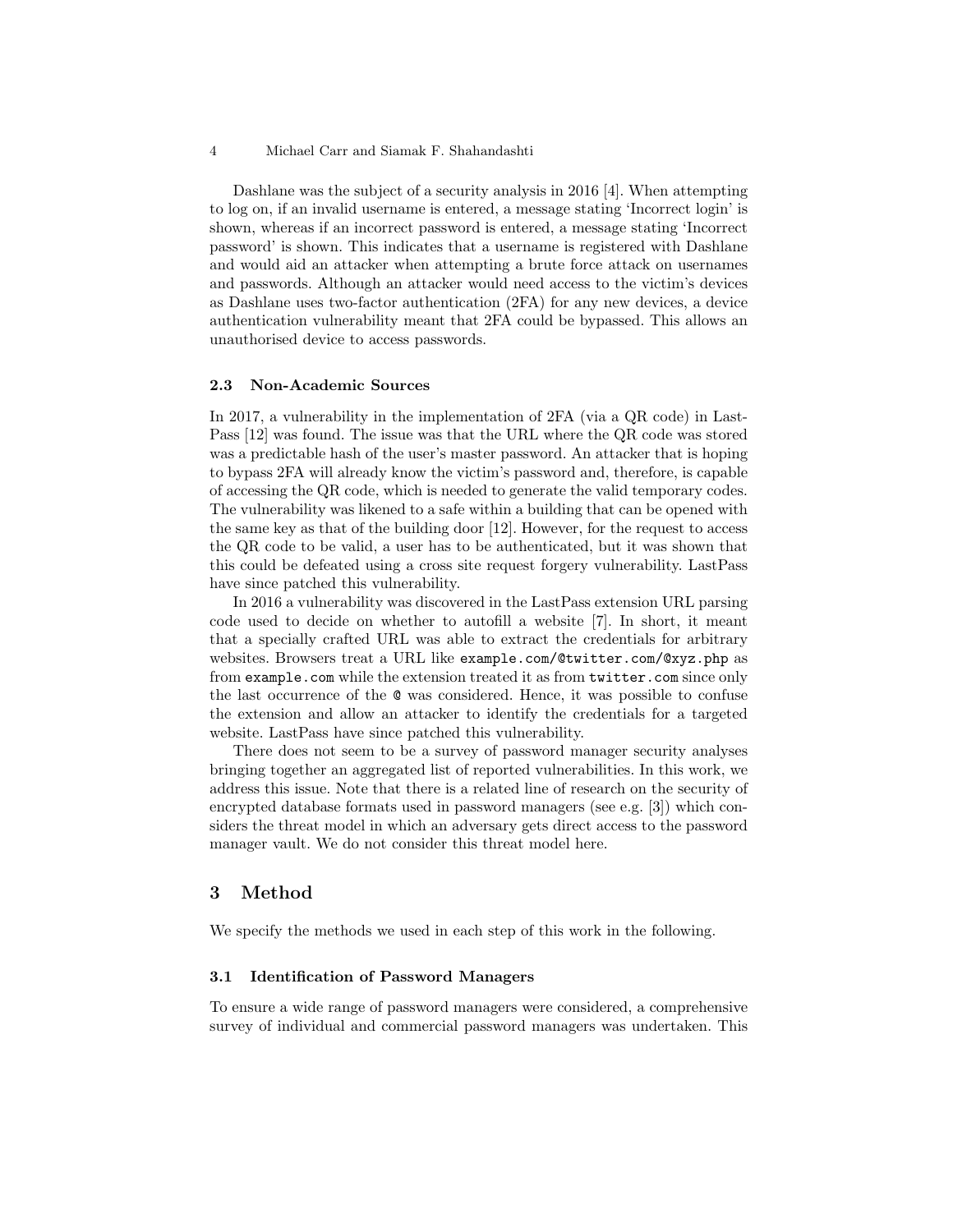took into account the number of users documented by the password manager vendors, install counts in application stores and recommendations by reputable websites such as PCMag.com. Further, less publicised products were identified by inputting terms such as 'password manager' into web search engines.

Once the search reached saturation, identified by a lack of new products appearing, each of the password managers listed was investigated and their features compared. To make our final selection, we considered two characteristics: popularity of the tool as an indicator of the number of users affected by a potential vulnerability, and richness of features, as an indicator of both desirability for companies as customers and at the same time diversity of attack vectors.

#### 3.2 Identification of Previously Disclosed Vulnerabilities

A comprehensive review of the literature on password managers was carried out. Besides, we examined general and tech news sources for any security issues reported for password managers. We limit our presentation to vulnerabilities that lend themselves to feasible and impactful attacks.

To keep our survey focused on password manager specific vulnerabilities, we do not consider general web vulnerabilities such as XSS or CSRF for which there are standard recommended solutions. Furthermore, given the gradual phaseout and the inherent vulnerability of bookmarklets, we leave bookmarklet-specific vulnerabilities out of the presented results here. Ultimately, the results of our survey needs to be considered alongside the vulnerabilities listed by Li et al. [\[8\]](#page-13-5), and those considered by the literature on database format security (e.g. [\[3\]](#page-13-10)) for a more comprehensive view of password manager security.

#### 3.3 Testing for Identified and New Vulnerabilities

After selecting the products for testing, a two-week enterprise trial was started with each of the products consecutively. To begin, the systems were tested under normal operation to identify any abnormalities. This involved completing a large number of tasks using features that are available (to users as well as admins) in the enterprise editions of the software. A comprehensive list of all the operations that were performed is not presented here, but included the following:

- logging in as a user and an administrator;
- adding a password through the vault and automatic capture features;
- sharing passwords between users;
- updating shared passwords and individual passwords on multiple devices;
- linking a personal account to the corporate account;
- analysing activity reports and their accuracy; and
- adding and removing users from groups and roles.

Following the initial testing of standard features, all of the password managers were tested against the identified previously disclosed vulnerabilities. Through checking previously disclosed vulnerabilities across all of the password managers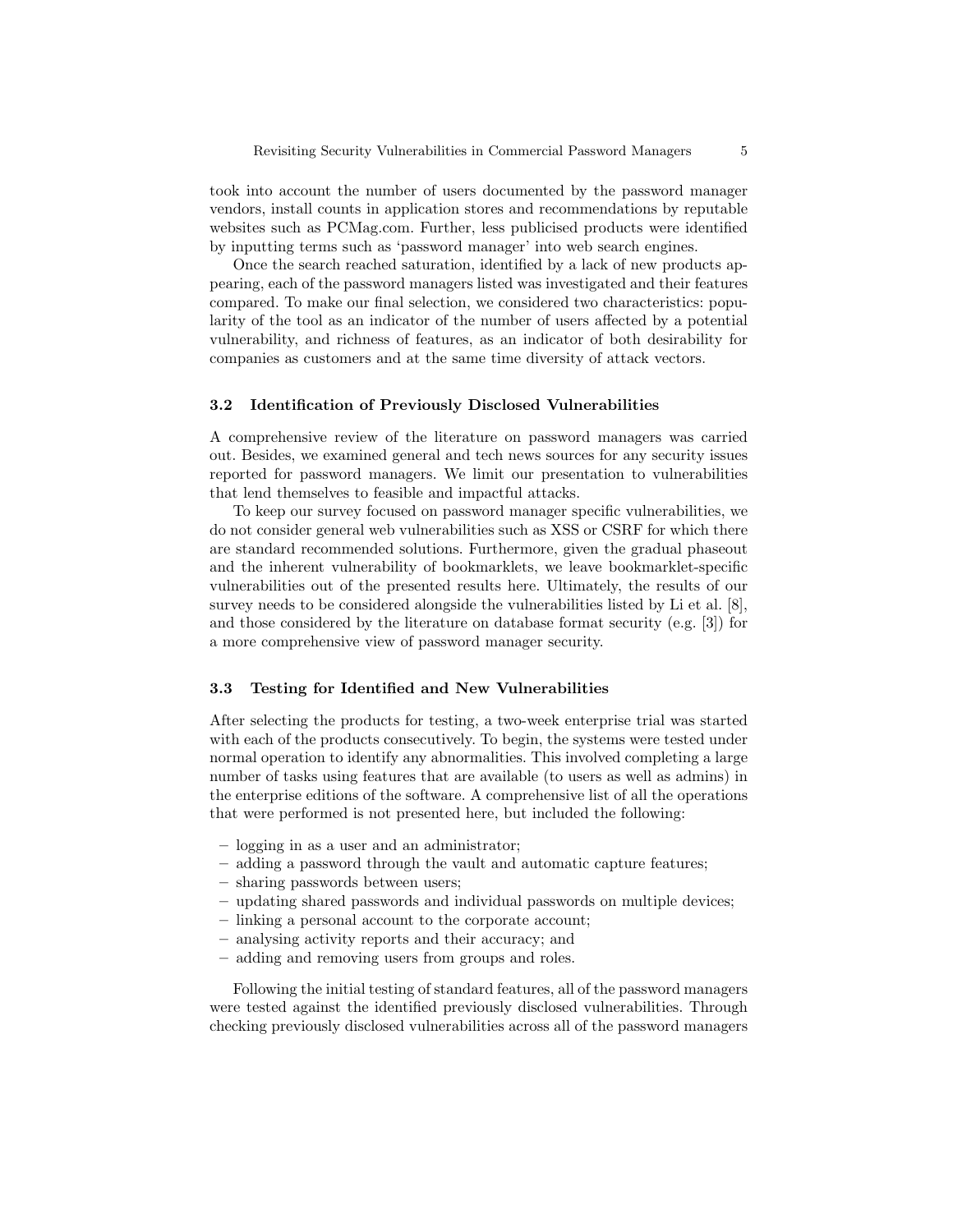in the sample, it is possible to establish whether patches have been correctly applied and whether the issues are common across password managers. The abnormalities discovered through the initial testing were then capitalised on through the development of proof of concept exploits.

Ethical Considerations: Throughout this work, ethical considerations have been paramount. No live user account was used or attacked. All testing was carried out using accounts that belong to the investigators. All vulnerabilities have been responsibly disclosed to the vendors at least six months before publication.

# <span id="page-5-0"></span>4 Results

In this section we first give the detailed specifications of our test settings and then provide our results on testing the selected password managers against previously disclosed vulnerabilities and our discovery of new vulnerabilities.

Our search for password managers identified 19 applications supporting most of the features that can be considered basic features for password managers, e.g. password capture and encrypted storage, password generation, mobile app, and autofill. Overall, we identified 27 features, including a number of desirable additional security features, e.g. two-factor and biometric authentication, and some that are especially desirable in a professional environment, e.g. password sharing, security breach alerts, admin console, and API provision. The full list of password managers and features we considered can be found in Appendix [A.](#page-13-11)

From the 19 password managers identified, those with the greatest popularity and richness of features were selected for testing. These password managers are LastPass, Dashlane, Keeper, 1Password, and RoboForm.

The desktop components of the password managers were tested using a laptop running Windows 10 Enterprise version 10.0.14393 build 14393 and Chrome version 59.0.3071.115 where extensions were used. Any mobile components were tested using an Android 7.0 phone. Note that Windows, Android, and Chrome are respectively the current most widely-used OS, mobile OS, and browser worldwide. Tested password manager versions are shown in [Table 1.](#page-5-1)

| Component        | Password Manager |         |        |         |                                             |  |
|------------------|------------------|---------|--------|---------|---------------------------------------------|--|
|                  |                  |         |        |         | Dashlane LastPass Keeper 1Password RoboForm |  |
| Chrome Extension | 4.8.2            | 4.1.60  | 10.8.1 | 6.6.439 | 8.3.7.7                                     |  |
| Android App      | 4.17.0.1995      | 4.2.762 | 10.7.0 | 6.5.3   | 8.0.9                                       |  |

<span id="page-5-1"></span>Table 1. Version numbers of the password managers tested.

### 4.1 Previously Disclosed Vulnerabilities

Our survey resulted in the identification of six main issues that we list in this section. Our initial tests indicated that authorisation vulnerabilities discussed by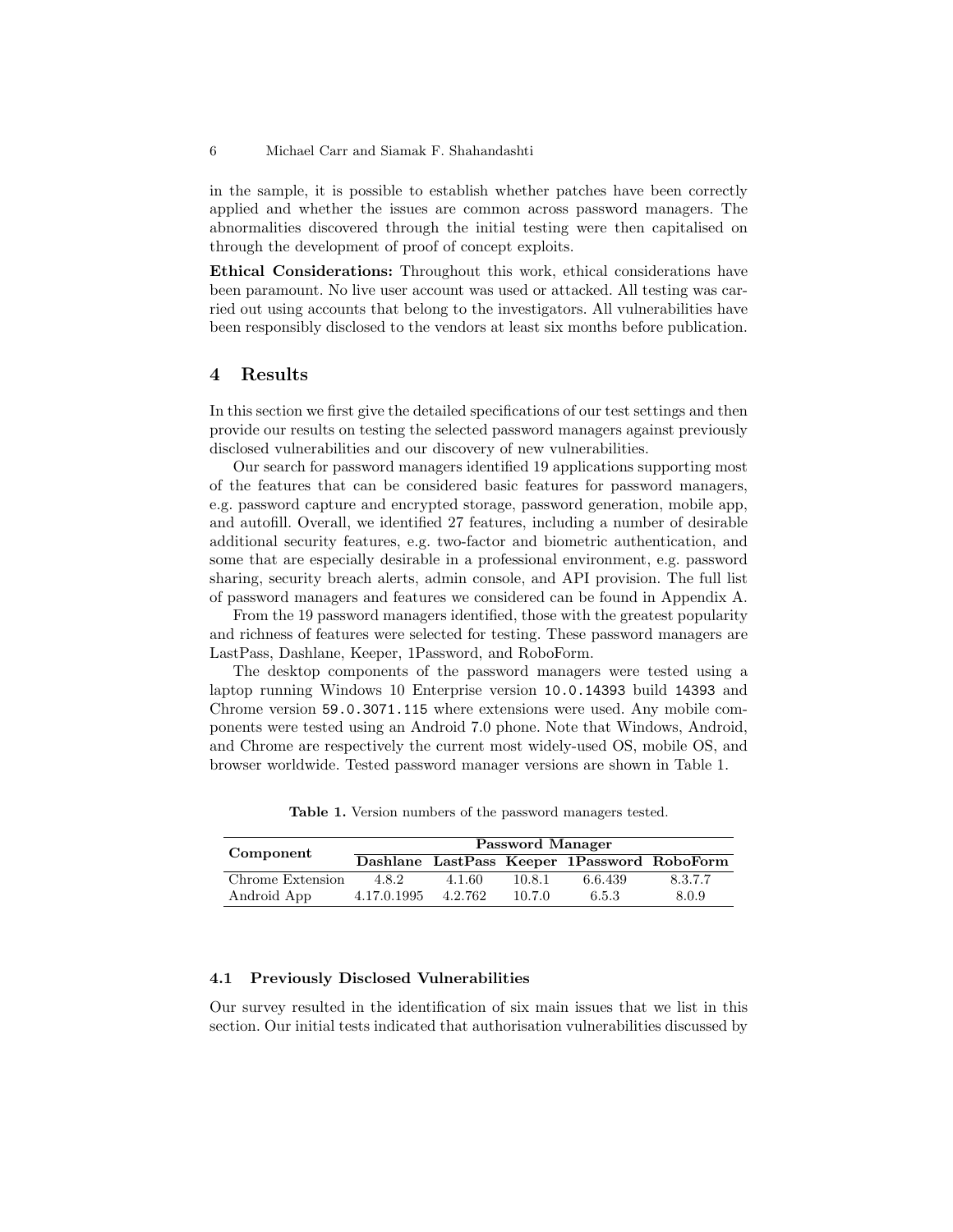Li et al. [\[8\]](#page-13-5) appear to have been patched in all password managers we considered. Hence, we do not list those vulnerabilities here in the interest of conciseness.

Two-Factor Authentication Seed Vulnerability: Disclosed for LastPass in which the seed for enabling 2FA was stored at a predictable URL [\[12\]](#page-13-8). This was tested on the password managers by initiating the 2FA set-up process and identifying whether the seed URL appear predictable based on any user information.

Element Inspection Vulnerability: Leakage of shared passwords through DOM element inspector tools such as Chrome's Inspect Element, as shown in the Dashlane security analysis [\[4\]](#page-13-7). This can be tested by sharing limited access to a password with another user, which allows them to use the password but not see it. Following this, logging in as the other user and then using an element inspector on the shared password exposes the password.

Registration Discovery Vulnerability: An indication of whether a username is registered with the service through UI prompts, as shown in the Dashlane security analysis [\[4\]](#page-13-7). This is tested through attempting to log in with an incorrect username and then incorrect password.

URL Mismatch Vulnerability: Log in fields being filled with a username and password, despite the source and destination URLs not matching [\[1\]](#page-13-2).

HTTP(S) Autofill Vulnerability: Autofill policies do not distinguish between HTTP and HTTPS when attempting to fill a credential that has been stored with HTTPS on an HTTP version of the site [\[1\]](#page-13-2). This would enable a man-inthe-middle attacker to impersonate an HTTP version of a popular website and steal user credentials originally stored for the HTTPS version.

Ignoring Subdomains Vulnerability: Subdomains are ignored when filling passwords [\[1\]](#page-13-2). This is tested with the university websites: york.ac.uk and cs.york.ac.uk. An attacker in a subdomain can hence steal user credentials for the parent domain or other subdomains. This is an issue in many websites such as forums and blogs where different subdomains host different services.

Summary: [Table 2](#page-7-0) shows the results of testing the five password managers against the vulnerabilities listed above. These vulnerabilities were tested using the same processes and resources for all the password managers. As can be seen from the table, at least one of the password managers is vulnerable to every single issue apart from 2FA Seed vulnerability. The tested password managers are most vulnerable to URL Mismatch, HTTP(S) Autofill, and Ignoring Subdomains vulnerabilities, with all but one of the managers being susceptible to URL Mismatch and all to HTTP(S) Autofill and Ignoring Subdomains vulnerabilities. All of these vulnerabilities concern the web interfaces, and more specifically the autofill feature, which has been an area of focus for previous works. Hence, it was hoped that vendors had responded by making their software resilient to such attacks. However, this appears not to be always the case.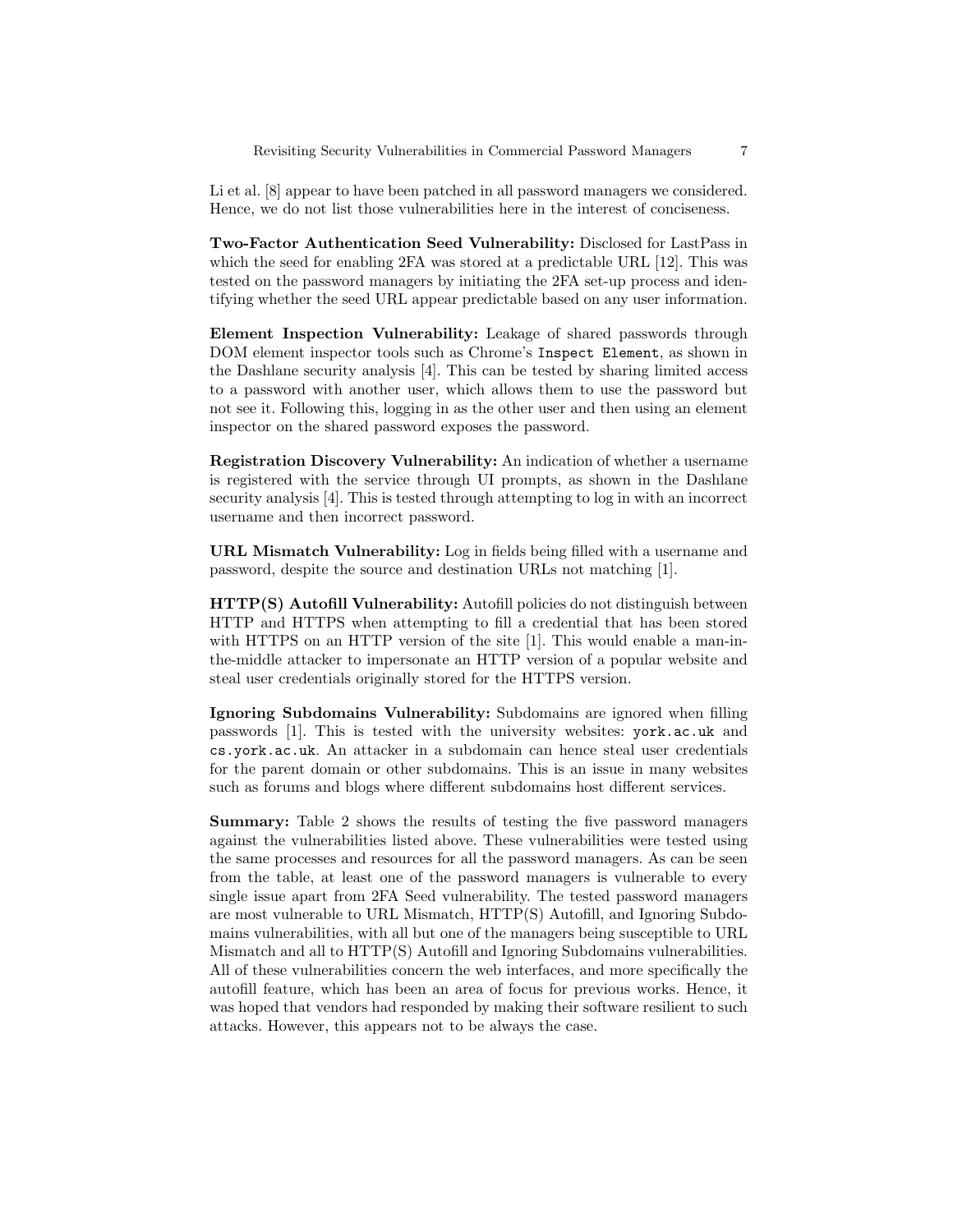| Vulnerability          | <b>Password Manager</b> |  |  |                                             |  |  |
|------------------------|-------------------------|--|--|---------------------------------------------|--|--|
|                        |                         |  |  | Dashlane LastPass Keeper 1Password RoboForm |  |  |
| 2FA Seed               |                         |  |  |                                             |  |  |
| Element Inspection     |                         |  |  |                                             |  |  |
| Registration Discovery |                         |  |  |                                             |  |  |
| URL Mismatch           |                         |  |  |                                             |  |  |
| $HTTP(S)$ Autofill     |                         |  |  |                                             |  |  |
| Ignoring Subdomains    |                         |  |  |                                             |  |  |

<span id="page-7-0"></span>Table 2. Previously disclosed vulnerabilities analysed against the password managers tested. A  $\bullet$  indicates the application is vulnerable, a  $\circ$  indicates it is not.

## 4.2 Discovered Vulnerabilities

Our feature testing flagged issues for further investigation. Here we present a developed proof-of-concept attack and three other vulnerabilities of the tested password managers. Unlike previous vulnerabilities, the ones we discuss here do not only concern web interfaces and some are related to mobile apps.

Phishing Attack: Both the 1Password and LastPass Android applications were found vulnerable to a phishing attack. The issue discovered was that both applications use weak matching criteria for identifying which stored credentials to suggest for autofill. This allowed for a rogue application to impersonate a legitimate one simply by crafting the package name to be identical. A developed proof-of-concept attack is described in detail below for LastPass but essentially the same attack applies to 1Password.

To identify the process used when matching an application and credentials, a blank login screen was created. After selecting the Add Login option in the LastPass pop-up, the URL shown in the LastPass application is the package name of the application developed. This indicated that the matching criteria employed by LastPass is based on the package name of the application only.

After discovering how LastPass matches applications and credentials, a malicious app was developed with the package name of com.google. This app had a login screen, shown in [Figure 1,](#page-8-0) that was designed to mimic that of the official Google login screen and thereby be hard to distinguish. The weak matching employed by LastPass means that when the malicious app is launched, LastPass will offer to autofill the login page with Google credentials stored in a user's vault. This can be seen in [Figure 2.](#page-8-1) In our proof-of-concept attack, after a victim selects their credentials from the LastPass pop-up and taps the Next button, the credentials are sent across to a server and stored. Hence, as long as the victim is tricked into installing and launching a malicious application, their credential can be stolen easily leveraging the weak matching used by 1Password and LastPass.

The attack developed here succeeds if the following conditions are met. Firstly, the malicious app needs to be installed on the victim's device. Attackers might achieve this by either getting around app store security mechanisms (see e.g. [\[10\]](#page-13-12) in the case of Google Play Store) or otherwise fooling the victim into sideloading the app onto their device. This could be done in combination with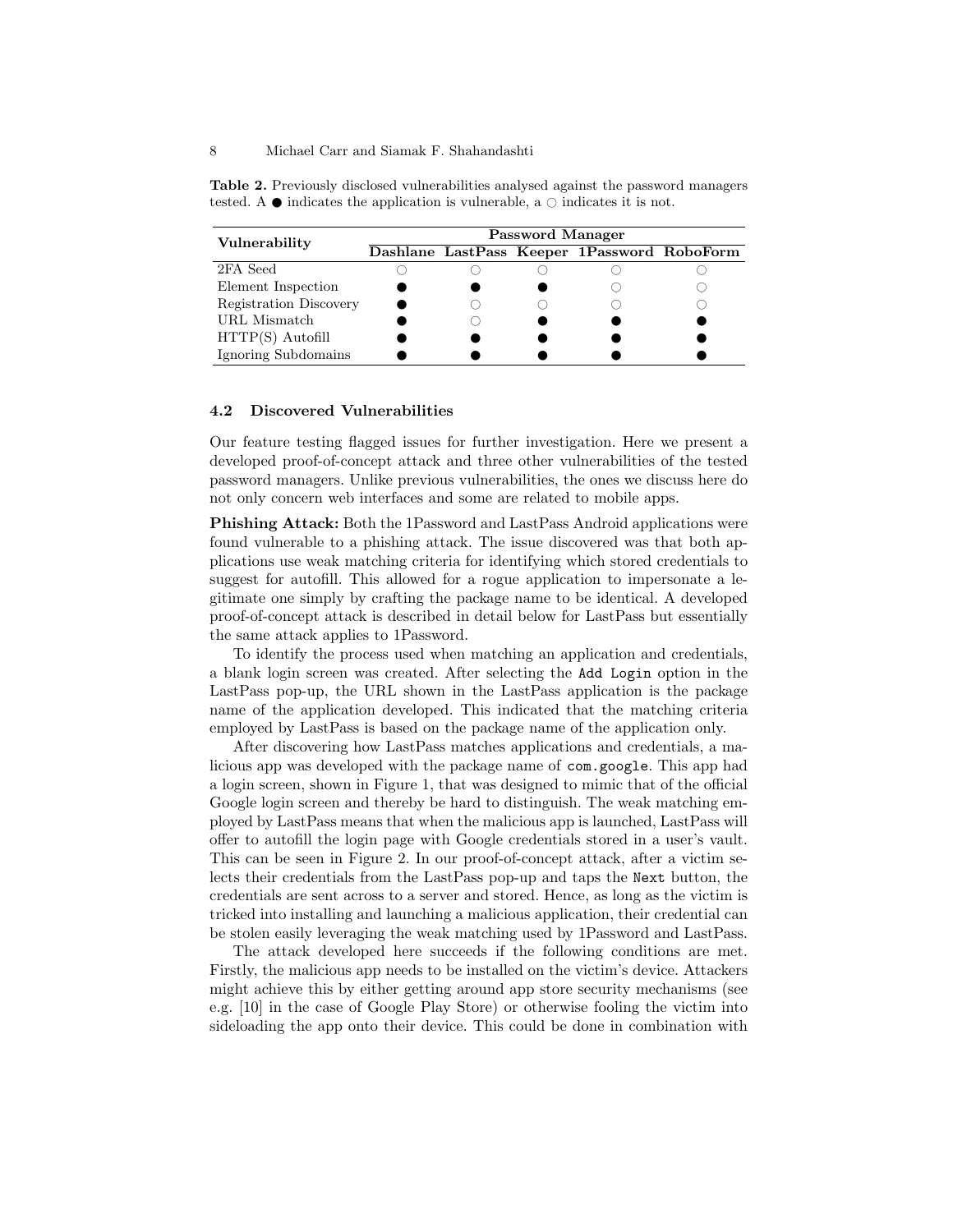| Google                                         | Google                                                                           |  |  |
|------------------------------------------------|----------------------------------------------------------------------------------|--|--|
| Sign in to get the most out of your<br>device. | Sign in to get the most out of your<br>device.                                   |  |  |
| Enter your email                               | Enter your email<br>Enter your password                                          |  |  |
| Enter your password<br><b>Forgot Password?</b> | <b>m</b> Matching Logins<br>Fo                                                   |  |  |
|                                                | 1<br>accounts.google.<br>Google<br>com<br>@gmail.com<br>q                        |  |  |
|                                                | google.com<br>Google                                                             |  |  |
| <b>NEXT</b>                                    | ومحاملته والمرامين<br>SEARCH<br>CLOSE<br>ADD<br><b>I</b> <sub>(a)</sub><br>LOGIN |  |  |

<span id="page-8-0"></span>Fig. 1. Login screen of the malicious app mimics that of Google

<span id="page-8-1"></span>Fig. 2. LastPass showing Google credentials for the malicious app

another phishing attack, for example, sending an email stating the targeted service's application requires an upgrade. Secondly, the victim needs to be a user of the vulnerable password managers and using the LastPass or 1Password autofill prompt, although other users may be fooled and enter their password manually. Finally, the user needs to have credentials for the target application, in this case, Google, in their vault. Having said these, if an organisation is identified as a commercial user of a vulnerable password manager along with other services (e.g. Google email service), the latter two conditions are met and a large-scale phishing campaign may be launched against the organisation employees which one expects to have some degree of success in stealing employee credentials and thereby potentially compromising organisation security. The suggested mitigation for this vulnerability is for password managers to apply more strict matching criteria that is not merely based on an app's purported package name.

Clipboard Vulnerability: A crucial usability feature of password managers is the ability to autofill credentials on a website. While autofill performs as expected on an overwhelming majority of websites across all the password managers tested, occasionally it would not. When the autofill feature does not work, password managers often provide the option to copy credentials to the clipboard.

It was discovered during the initial testing phase that the tested password managers do not provide enough protection surrounding copying sensitive items to the clipboard, except 1Password. Standard computer security advice recommends that a user locks their machine as soon as they leave it unattended and if a user was to follow this advice, the risk associated with leaving passwords in the clipboard should be reduced in theory. However, Windows 10 allows access to the clipboard of a locked machine [\[9\]](#page-13-13). This allows pasting in the value of the clipboard in cleartext by an adversary that may be a person with physical access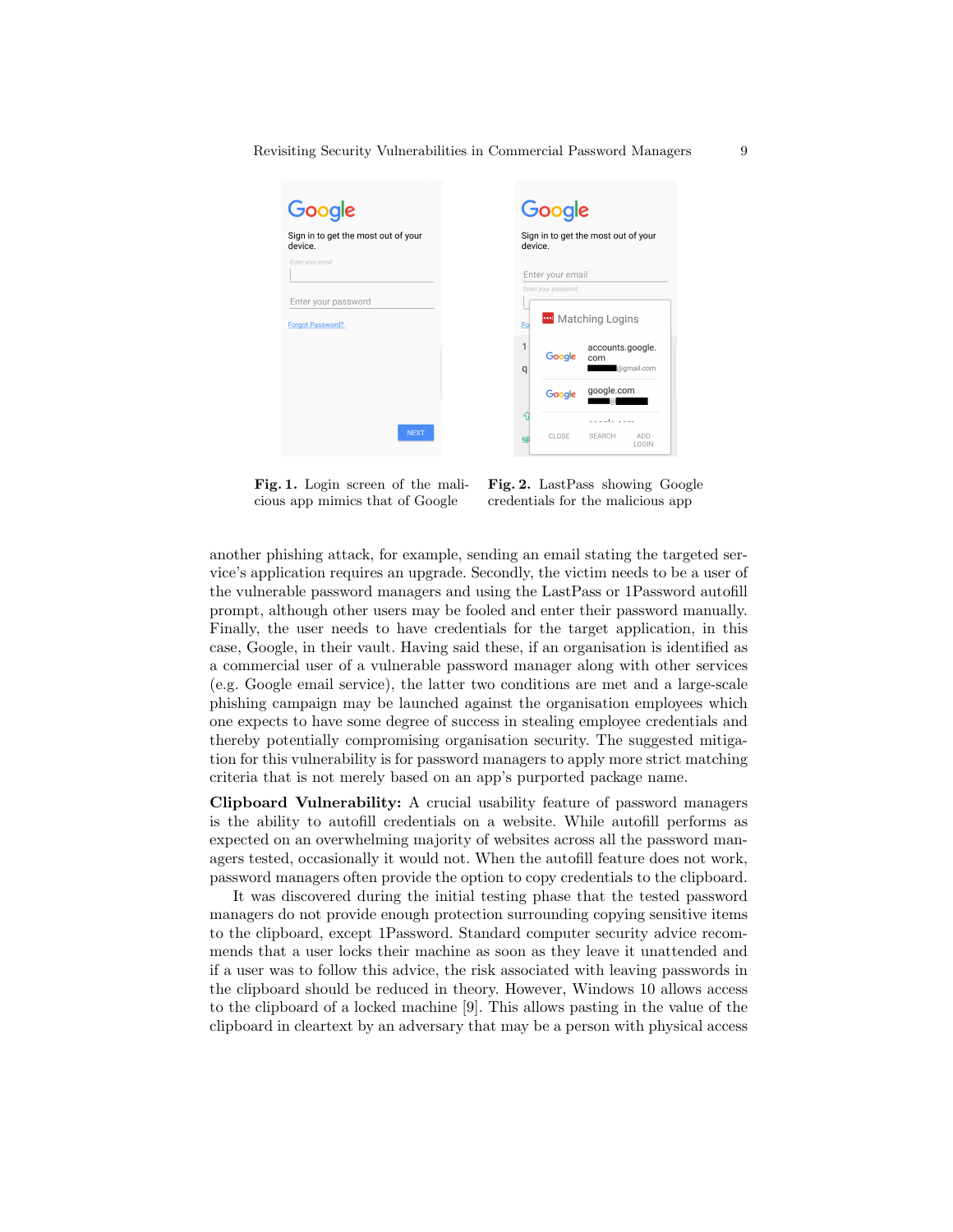to the machine or an application running on the machine. Although the attack will not be aware as to what account this password is associated with, they can try the credentials with a precompiled list of websites for which autofill is known not to work. The suggested mitigation for this issue would be for the password managers to provide an option to clear the clipboard after a set amount of time.

PIN Brute Force Vulnerability: To ease authentication to the Android applications, some password managers allow for a user to set a four digit PIN to access the application. This removes the need for a user to enter a long, complex master password every time they wish to enter their vault.

It was discovered during testing, that the RoboForm and Dashlane Android applications do not correctly implement a persistent counter on the number of times an incorrect PIN can be entered when trying to access the application. It is possible to attempt two PINs consecutively, remove the application from the recent application drawer, then try a further two PINs. Both PINs were four digits long and therefore, have 10,000 combinations. Through extrapolation of manual testing, it is estimated that even a manual random guessing attack is on average expected to find a randomly selected PIN in 2.5 hours. If the attacker was to factor in common PINs the results in [\[2\]](#page-13-14) suggest that the attack time would reduce to approximately 1.5 hours, and if the birth date of the victim is known, around 8% of the PINs are expected to be found within the first six guesses. We did not fully automate this attack, but we expect an automated attack to take considerably less time to brute force the PIN.

This attack has the potential to be catastrophic for the victim. A malicious attacker would have full access to the application, providing there is no prompt for the user to re-authenticate using something other than the PIN. Access to the application in both Dashlane and RoboForm enables the user to view, modify, or delete records within the password manager's vault.

The suggested mitigation for this issue is to implement a persistent counter that is not reset when the application is removed from recent applications.

Possible Brute Force via Extension: All password managers tested provide browser extensions that enable access to their vaults. To log in after the extension has initially been locked, the user only needs to enter their master password.

Our tests suggested that Keeper, Dashlane and 1Password might be vulnerable to a UI driven brute force attack when entering the master password. This was because we did not observe any measures in place to halt the authentication process for 10 tested unsuccessful login attempts. This suggested that it might be possible to mount a dictionary attack against a user's account.

Technically, the attack should be identified and halted by the password manager vendors. When testing, ten incorrect passwords were attempted against accounts with each of the password managers with no indication that a count on the number of incorrect attempts was being kept in any of the five. RoboForm implements a five second time delay after three incorrect passwords and in Last-Pass, there are multiple clicks required between entering successive passwords. These measures slow down a possible attack, but do not prevent it.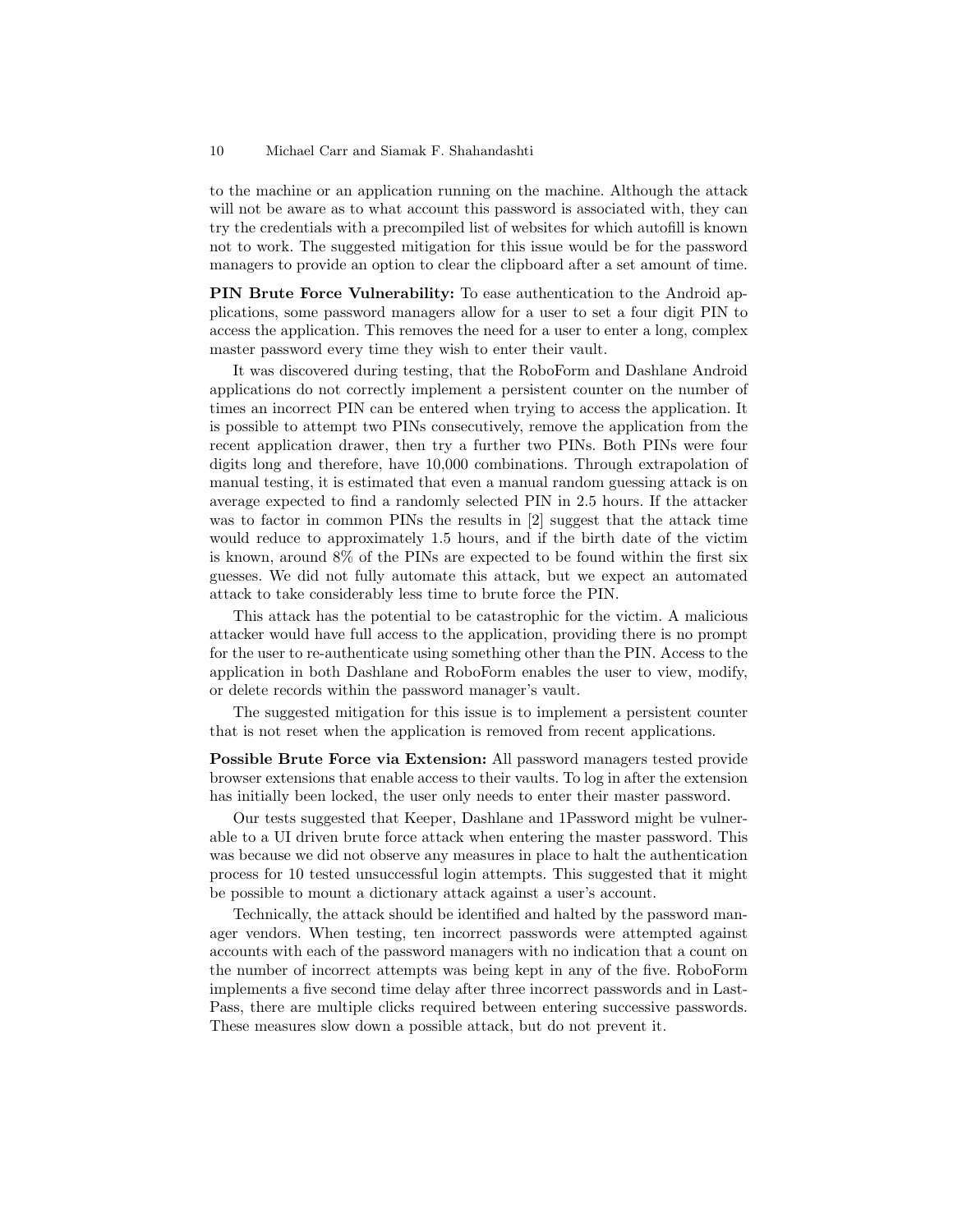Due to ethical reasons, the number of passwords attempted was considerably less than would be required in a dictionary or brute force attack, and it is possible that the vendors implement measures to identify larger number of login attempts. Hence, we regard this only as an indicator of a possible vulnerability requiring further investigation. The standard mitigation would be to lock the a user's account following a number of incorrect login attempts.

Summary: [Table 3](#page-10-0) shows a summary of the susceptibility of five tested password managers to the discovered vulnerabilities. The reported issues are categorised as an (implemented) attack, two vulnerabilities, and a potential vulnerability.

|                          | Password Manager |  |  |  |                                             |  |
|--------------------------|------------------|--|--|--|---------------------------------------------|--|
|                          |                  |  |  |  | Dashlane LastPass Keeper 1Password RoboForm |  |
| Attack:                  |                  |  |  |  |                                             |  |
| Phishing (app)           |                  |  |  |  |                                             |  |
| Vulnerabilities:         |                  |  |  |  |                                             |  |
| Clipboard (ext)          |                  |  |  |  |                                             |  |
| PIN Brute Force (app)    |                  |  |  |  |                                             |  |
| Potential vulnerability: |                  |  |  |  |                                             |  |
| Pwd Brute Force (ext)    |                  |  |  |  |                                             |  |

<span id="page-10-0"></span>Table 3. New vulnerabilities discovered and their contexts: mobile app (app) or browser extension (ext). A  $\bullet$  indicates no countermeasures observed (hence application is or could be vulnerable), a  $\mathbb O$  indicates only partial countermeasures observed, a  $\circ$ indicates sufficient countermeasures observed (hence application is not vulnerable).

Discussion on Feasibility and Impact: To further contextualise the discovered attacks and vulnerabilities here, we discuss their feasibility and potential impact. In our analysis, we adopt an approach similar to that of the Common Vulnerability Scoring System (CVSS) industry standard (see <www.first.org/cvss>) to make it easier to translate our discussions here to CVSS scores if necessary.

The phishing attack discovered and developed here is a highly feasible attack. It does not require any physical or privileged access to the device, but it does require user interaction. As long as a victim is tricked into installing a malicious app it will be able to present itself as a legitimate and rather indistinguishable option on the autofill prompt and have a high chance of success. The impact of the attack is limited to the loss of a single credential at a time, although this may be a highly valuable credential (such as an email password) that could possibly enable access to further accounts. The loss of a single credential enables the attacker to get access to the compromised account, change content, and make content unavailable by changing the credential, so the account is potentially affected on all three aspects of confidentiality, integrity, and availability.

The clipboard vulnerability is limited to an attacker with physical access to the device, however it does not require any privilege. This is an opportunistic attack that requires a specific uncommon user action, i.e. copying credentials to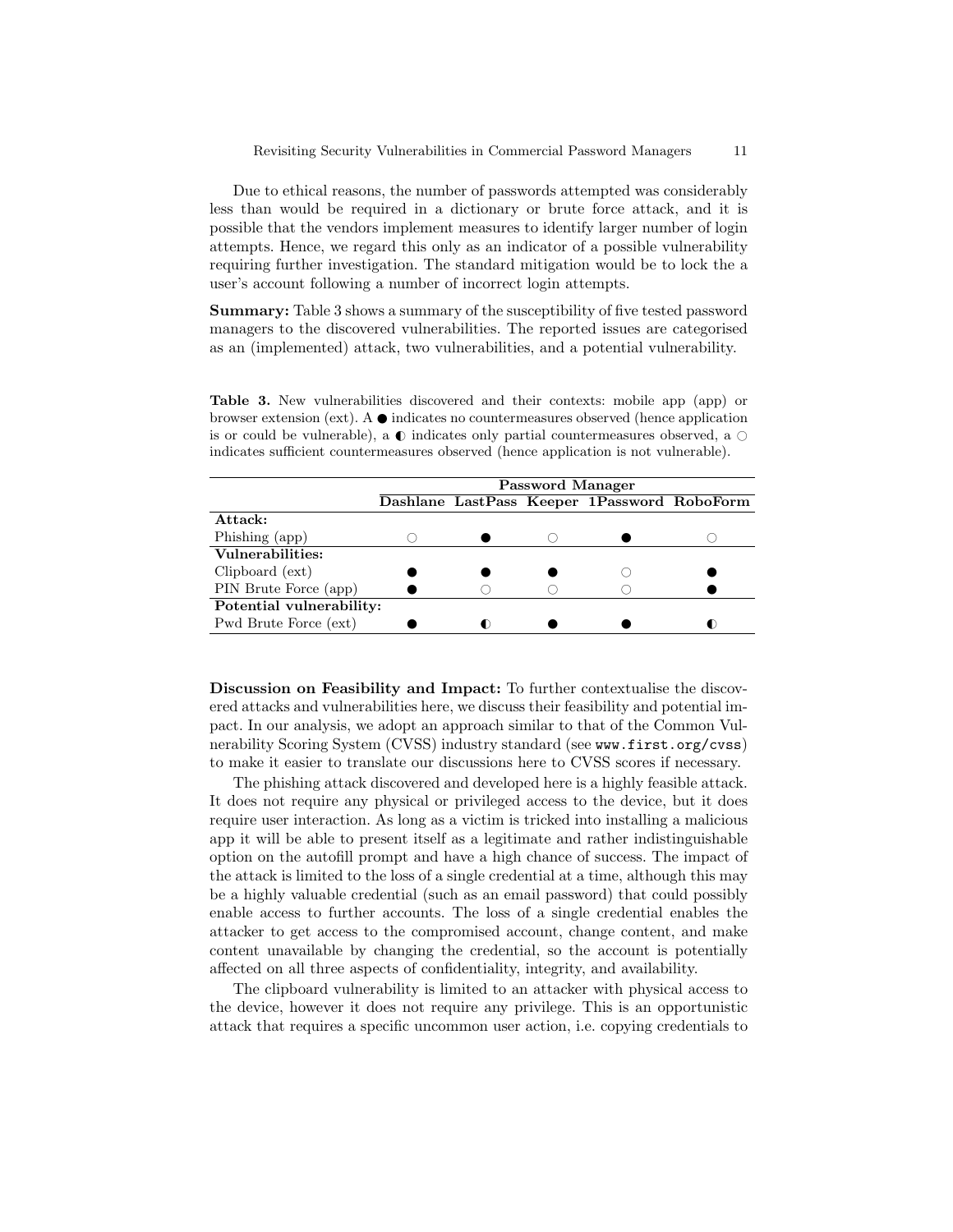the clipboard. The impact is loss of the credential, hence affecting confidentiality, integrity, and availability for the compromised account.

The PIN brute force vulnerability may also enable an opportunistic attack. It requires physical access to the victim's device. Although it does not require any further privilege of user interaction. The impact of the attack is much more severe than the previous two attacks since a successful attacker gets access to the entire password manager vault and any services whose passwords are managed by the password manager. This means that a successful attacker may freely access and modify the contents and credentials of all the managed accounts and hence it amounts to severe possible loss of confidentiality, integrity, and availability.

Finally, the possible brute force via extension vulnerability would only require network access to the victim's device and no specific privilege or user interaction. However, since a password is being brute forced, the probability of success is typically less than the case where a PIN is targeted. Nevertheless, the low complexity and remote executability of this attack make it a highly feasible attack which if not mitigated can be exploited rather comfortably. The attack also has the potential of a severe impact in the form of loss of the master password that enables the attacker to access all the accounts managed by the password manager. Hence, confidentiality, integrity, and availability may be all severely impacted. Perhaps the only limitation of this attack is that it can be, at least in theory, easily identified through detecting higher than usual frequency of attempts to gain access to the targeted password manager account(s).

# <span id="page-11-0"></span>5 Responsible Disclosure

In this section we go through our disclosure of the vulnerabilities to the vendors and their responses. We started discovering the vulnerabilities discussed here in 2017. After confirming the persistence of issues and developing and successfully testing our proof-of-concept attack, we started notifying the five vendors in 2018. For more severe vulnerabilities, we emailed the technical team and in some cases were asked to follow up the conversations through dedicated vulnerability reporting programs. For less severe issues, vendors were contacted through support tickets on their website. We continued our disclosure until late 2018 when we notified the vendors of our intention to publish our results in the form of an academic paper after a further public non-disclosure period of six months.

In general we found all the five vendors quite responsive. However, only a few disclosures resulted in a fix to be rolled out. This was due to many of the disclosed issues being classified as low priority. In the following we discuss some of the more notable interactions we had with the vendors.

The phishing vulnerability was disclosed to LastPass via their vulnerability reporting system and to 1Password via email. At LastPass, it was marked as 'External Behaviour > Browser Feature > Autocomplete Enabled' which has a priority of 5 (lowest priority) according the Bugcrowd Vulnerability Rating Taxonomy (<https://bugcrowd.com/vulnerability-rating-taxonomy>) and therefore was assigned a response of 'Won't Fix'. LastPass had no further comment.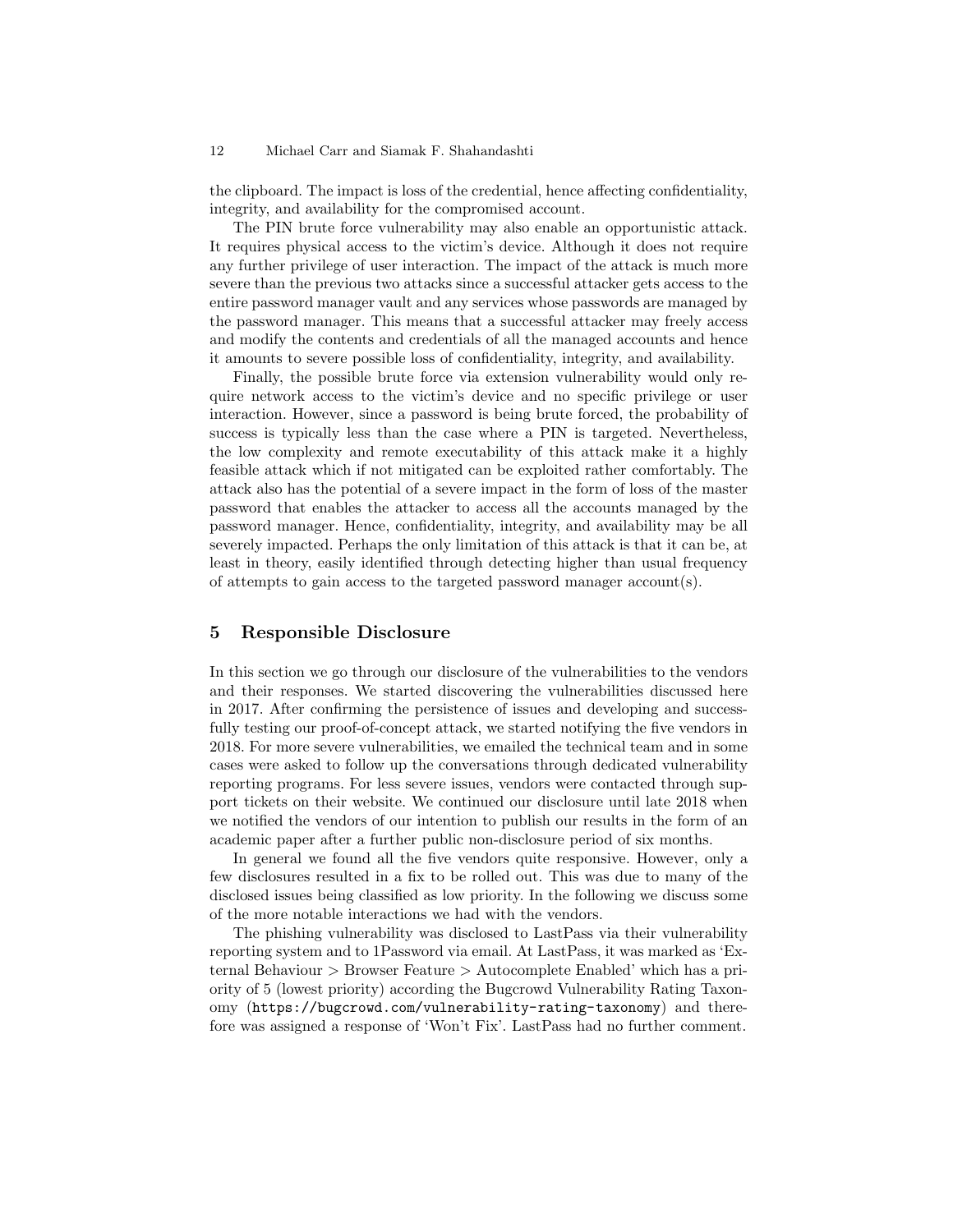The clipboard vulnerability was communicated to all vendors affected. Dashlane stated that unlike mobile OSs such as Android, Windows does not provide any expiration mechanism for partial removal of data on clipboard and hence the only way to remove data from clipboard would be to delete all data on it. This would make such a solution quite invasive. Keeper responded that clipboard expiration was supported on iOS devices only. RoboForm told us that "if you are using copy/paste actions for inserting some passwords from the RoboForm Editor, you will need to clear the clipboard manually."

The PIN brute force vulnerability was disclosed to the affected vendors including 1Password via their reporting system. 1Password fixed the issue within 11 days of reporting and emphasised that this vulnerability requires access to an unlocked Android device to be exploited. Dashlane told us they will add a persistent counter and later added that "this issue requires access to an unlocked android device to be exploited", implying a low priority.

The extension brute force vulnerability was disclosed to all vendors. 1Password responded that it would be infeasible to guess a user's master credentials. Keeper indicated that a mechanism is in place to lock accounts after a threshold number of (20, and subsequent to our testing 10) unsuccessful login attempts.

## <span id="page-12-0"></span>6 Conclusions

This work has analysed and reported on vulnerabilities in commercial password managers through two distinct avenues: testing previously disclosed vulnerabilities and developing exploits for newly discovered vulnerabilities. Many of the previously reported vulnerabilities have been found to persist in popular password managers. Furthermore, four new vulnerabilities were found through extensive testing and responsibly disclosed to the corresponding vendors. Some were fixed immediately while others were deemed low priority.

In our correspondence with password manager vendors we saw both positive and negative sides to how they deal with vulnerability disclosure. On the positive side, vendors appear to be quite responsive and issues deemed high priority or easily rectifiable are fixed promptly. On the negative side, issues assessed as low priority appear to be considered non-issues and rather too easily dismissed.

We acknowledge that some issues, e.g. the clipboard vulnerability, do not have an easy fix and vendors faced with a choice between leaving a low priority issue and applying a fix that has side effects may choose the former.

A possible future direction would be developing rigorous security models and canonical security tests for password managers. The newly discovered vulnerabilities is this work were all user interface related vulnerabilities, as in they were discovered by testing the applications under typical operation scenarios. Such functionality tests along with further analyses focusing on architecture and processes may serve as a basis for standard tests.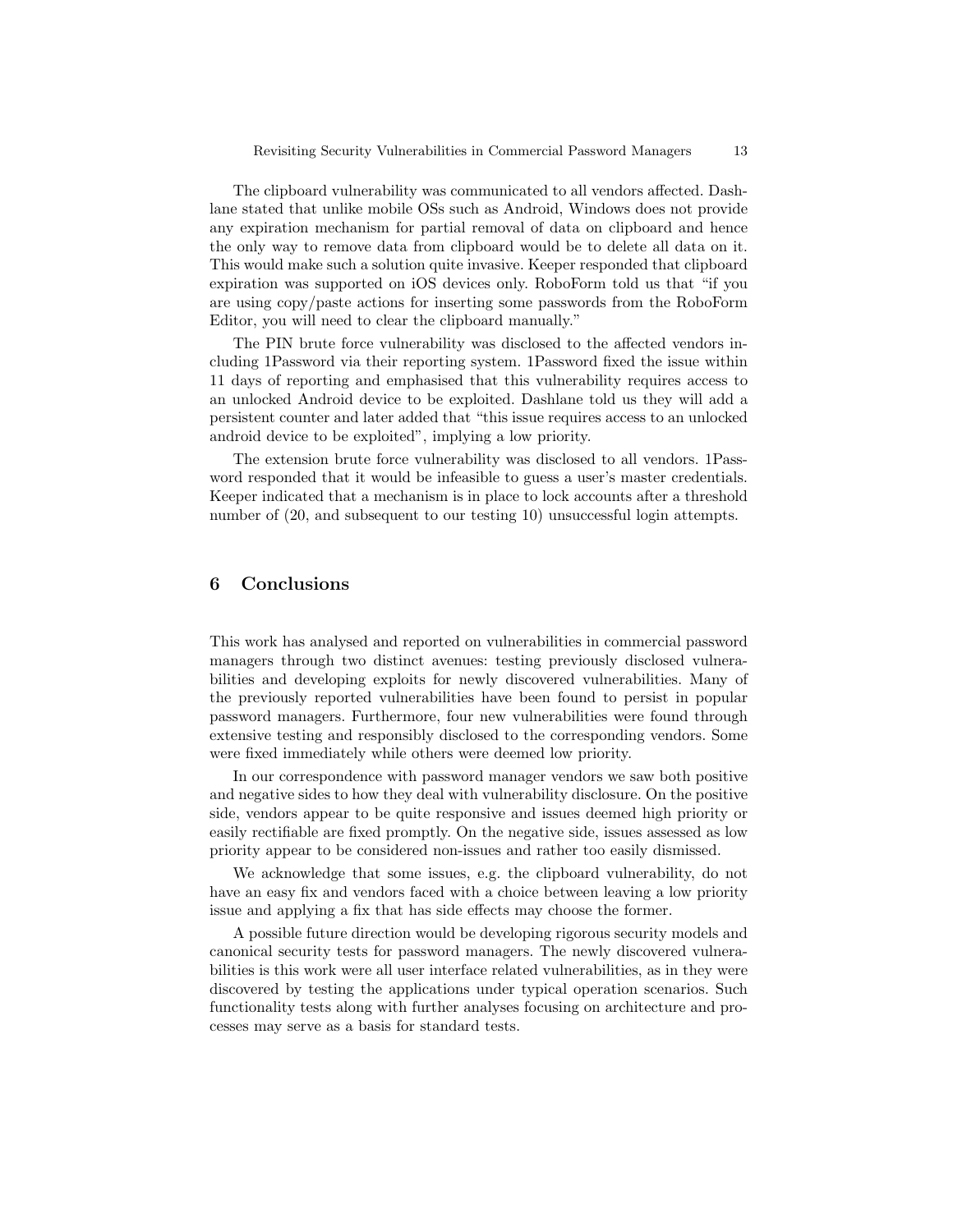## References

- <span id="page-13-2"></span>1. Blanchou, M., Youn, P.: Password managers: Exposing passwords everywhere. White paper, iSEC Partners (2013)
- <span id="page-13-14"></span>2. Bonneau, J., Preibusch, S., Anderson, R.: A birthday present every eleven wallets? the security of customer-chosen banking PINs. In: FC. pp. 25–40. Springer (2012)
- <span id="page-13-10"></span>3. Gasti, P., Rasmussen, K.B.: On the security of password manager database formats. In: ESORICS. pp. 770–787. Springer (2012)
- <span id="page-13-7"></span>4. Gentili, P., Shader, S., Yip, R., Zeng, B.: Security analysis of Dashlane (2016), <https://courses.csail.mit.edu/6.857/2016/files/25.pdf>
- <span id="page-13-3"></span>5. Gonzalez, R., Chen, E.Y., Jackson, C.: Automated Password Extraction Attack on Modern Password Managers. ArXiv e-print arXiv:1309.1416 (2013)
- <span id="page-13-0"></span>6. Herley, C., Van Oorschot, P.: A research agenda acknowledging the persistence of passwords. IEEE Security & Privacy  $10(1)$ , 28-36 (2011)
- <span id="page-13-9"></span>7. Karlsson, M.: How I made LastPass give me all your passwords (July 2016), [https:](https://labs.detectify.com/2016/07/27) [//labs.detectify.com/2016/07/27](https://labs.detectify.com/2016/07/27)
- <span id="page-13-5"></span>8. Li, Z., He, W., Akhawe, D., Song, D.: The emperor's new password manager: Security analysis of web-based password managers. In: 23rd USENIX Security Symposium. pp. 465–479. San Diego, CA (2014)
- <span id="page-13-13"></span>9. Moe, O.: Accessing clipboard from the lock screen in Windows 10 (Jan 2017), <https://msitpros.com/?p=3746>
- <span id="page-13-12"></span>10. Oberheide, J., Miller, C.: Dissecting the Android Bouncer. SummerCon2012, New York 95, 110 (2012)
- <span id="page-13-4"></span>11. Silver, D., Jana, S., Boneh, D., Chen, E.Y., Jackson, C.: Password managers: Attacks and defenses. In: Usenix Security. pp. 449–464 (2014)
- <span id="page-13-8"></span>12. Vigo, M.: Design flaws in Lastpass 2FA implementation (2017), [www.martinvigo.](www.martinvigo.com/design-flaws-lastpass-2fa-implementation) [com/design-flaws-lastpass-2fa-implementation](www.martinvigo.com/design-flaws-lastpass-2fa-implementation)
- <span id="page-13-1"></span>13. W. Emma: What does the NCSC think of password managers? (2017), [www.ncsc.](www.ncsc.gov.uk/blog-post/what-does-ncsc-think-password-managers) [gov.uk/blog-post/what-does-ncsc-think-password-managers](www.ncsc.gov.uk/blog-post/what-does-ncsc-think-password-managers)
- <span id="page-13-6"></span>14. Zhao, R., Yue, C., Sun, K.: A security analysis of two commercial browser and cloud based password managers. In: SocialCom 2013. pp. 448–453 (2013)

# <span id="page-13-11"></span>A Full List of Password Managers and Features

The 19 password managers we considered are (alphabetically): 1Password, Dashlane, EnPass, KeePass, Keeper, LastPass, LogMeOnce, mSecure, Password Boss, Password Manager Pro, Password Safe, PasswordState, RoboForm, SplashID, Sticky Password, TeamPassword Manager, TeamsID, TrueKey, and Zoho Vault.

The 27 features considered are as follows (in no specific order): Mobile Applications, Extension Support, Bookmarklet, AutoFill, Form Fill, Password Capture (automatically saving entered passwords), Password Generation (generating new strong passwords), Multi Device Sync, Biometric Authentication, AES-256 Encryption, Vault Backup/Export Functionality, Password Sharing (with other users), Two Factor Authentication, Store data types other than passwords, Automatic Password Changes (e.g. on a regular basis), Portable App, Security Breach Alerts, Password Change Listener, Commercial Offering (for organisations), Admin Console (for organisation admins), Active Directory Integration, Reports and Auditing, Personal and Business Password segmentation (on the same app),